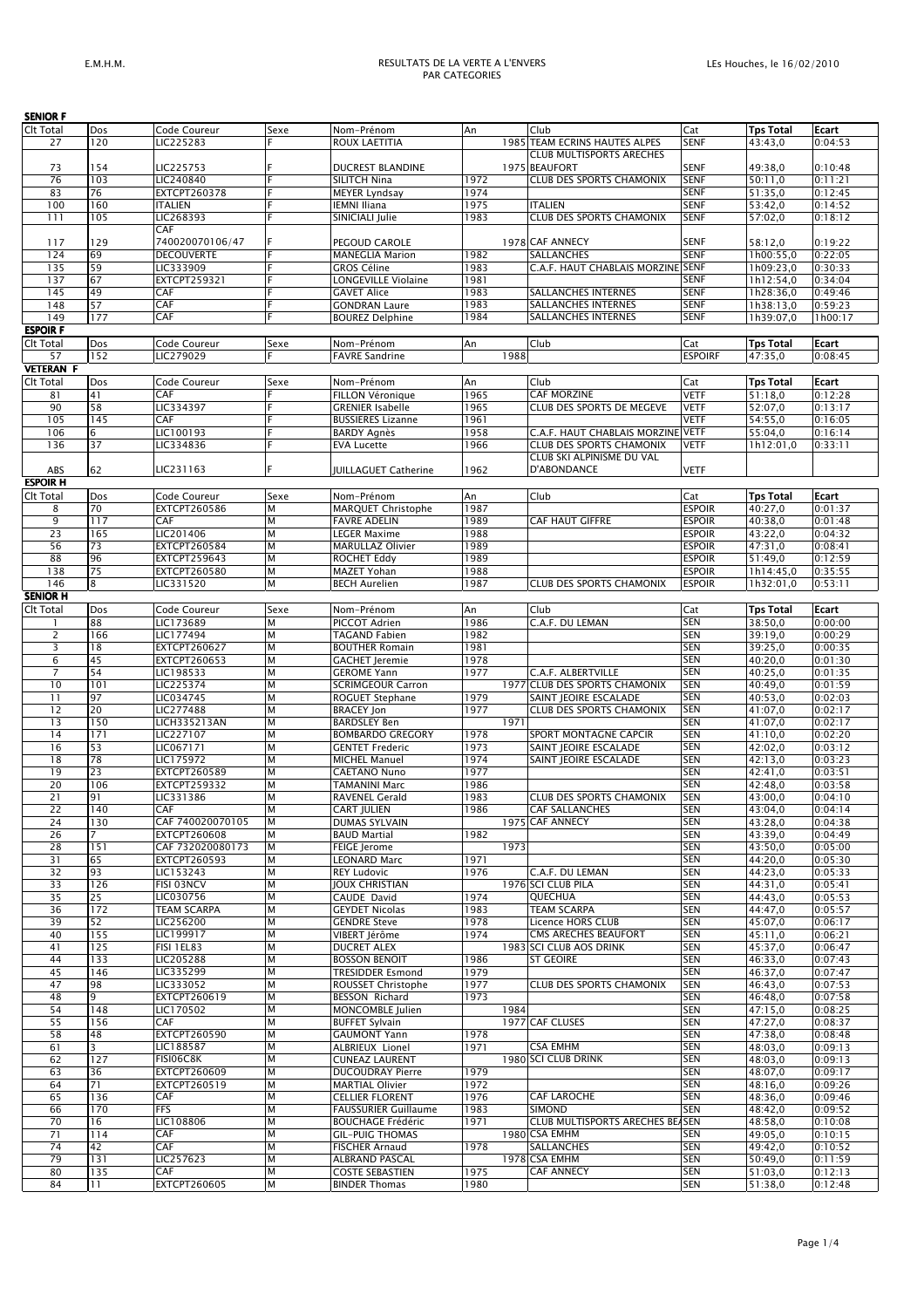## *E.M.H.M. RESULTATS DE LA VERTE A L'ENVERS PAR CATEGORIES*

|                    | 173            |                                   | M      |                                                |              |                                                    |                   |                        |                    |
|--------------------|----------------|-----------------------------------|--------|------------------------------------------------|--------------|----------------------------------------------------|-------------------|------------------------|--------------------|
| 87<br>91           | 168            | LIC108867<br>CAF741120080004      | M      | <b>MONTEGANI</b> eric<br><b>VULLIEZ Alain</b>  | 1961<br>1971 | <b>TEAM SCARPA</b>                                 | <b>SEN</b><br>SEN | 51:48,0<br>52:20,0     | 0:12:58<br>0:13:30 |
| 118                | 14             | EXTCPT260585                      | M      | <b>BONNET Yannick</b>                          | 1977         |                                                    | SEN               | 58:33,0                | 0:19:43            |
| 119                | 33             | LIC331791                         | M      | DEPARDE David                                  | 1978         | <b>CLUB DES SPORTS CHAMONIX</b>                    | <b>SEN</b>        | 58:50,0                | 0:20:00            |
| 120                | 169            | CAF742120050087                   | M      | <b>BERTI Lionel</b>                            | 1982         |                                                    | SEN               | 58:59,0                | 0:20:09            |
| 122                | 5              | EXTCPT260563                      | M      | <b>BALLAURI Simone</b>                         | 1982         |                                                    | <b>SEN</b>        | 59:41,0                | 0:20:51            |
| 123                | 85             | FFS                               | M      | PASTORE Manu                                   | 1977         | <b>CSA EMHM</b>                                    | SEN               | 59:57,0                | 0:21:07            |
| 126                | 12             | <b>EXTCPT260504</b>               | M      | <b>BLOEM Xavier</b>                            | 971          |                                                    | SEN               | 1h03:13,0              | 0:24:23            |
| 132                | 153            | SEPP                              | M      | LEPAGE BENJAMIN                                | 1985         | <b>SEPP</b>                                        | SEN               | 1h05:22,0              | 0:26:32            |
| 133                | 107            | EXTCPT260333                      | M      | TARRIER Fabrice                                | 1974         |                                                    | SEN               | 1h05:34,0              | 0:26:44            |
| 139                | 149            | CAF                               | M      | KUNTZ Sébastien                                | 1979         |                                                    | SEN               | 1h16:23,0              | 0:38:33            |
| 140                | 104            | EXTCPT260648                      | M      | SILVA Goncalo                                  | 1980         |                                                    | SEN               | 1h17:46,0              | 0:38:56            |
| 142                | 31             | LIC173017                         | M      | COURANT Cédric                                 | 1972         | LA CHAMONIARDE                                     | <b>SEN</b>        | 1h20:55,0              | 0:42:05            |
| ABS                | 13             | LIC029646                         | M      | <b>BOHIN Sébastien</b>                         | 1973         | <b>CSA EMHM</b>                                    | SEN               |                        |                    |
| ABS                | 77             | LIC203829                         | M      | MICHAUD Olivier                                | 1973         | C.A.F. HAUT CHABLAIS MORZINE                       | <b>SEN</b>        |                        |                    |
| ABS                | 109            | <b>DECOUVERTE</b>                 | M      | TOURNIER Frédérick                             | 1972         | ARIEGE                                             | SEN               |                        |                    |
| ABS                | 113            | LIC333013                         | M      | WOZNICA Julien                                 | 1980         | <b>CLUB DES SPORTS CHAMONIX</b>                    | <b>SEN</b>        |                        |                    |
| ABS                | 121            | CAF                               | M      | <b>FEIGE JEROME</b>                            |              | 1973 CAF ALBERTVILLE                               | SEN               |                        |                    |
| ABS                | 122            | <b>FFS</b>                        | M      | <b>ROBERT NICOLAS</b>                          |              | 1974 POLICE                                        | <b>SEN</b>        |                        |                    |
| <b>VETERAN 1 H</b> |                |                                   |        |                                                |              |                                                    |                   |                        |                    |
| Clt Total          | Dos            | Code Coureur                      | Sexe   | Nom-Prénom                                     | An           | Club                                               | Cat               | <b>Tps Total</b>       | Ecart              |
|                    | $\overline{4}$ | LIC020987                         | M      | <b>ARVIN BEROD Marc</b>                        | 1965         | PRAZ MONTAGNE                                      | VET1              | 40:06,0                | 0:01:16            |
| 4<br>5             | 22             | EXTCPT260652                      | M      |                                                | 1970         |                                                    | VET1              |                        | 0:01:21            |
|                    | 51             | LIC021080                         | M      | <b>BURNET</b> Stephane                         |              | C.A.F. HAUT CHABLAIS MORZINE VET1                  |                   | 40:11,0                |                    |
| 15<br>17           | 61             | EXTCPT260634                      | M      | <b>GAYDON Antoine</b>                          | 1965<br>1970 |                                                    | VET1              | 41:44,0                | 0:02:54            |
|                    |                | EXTCPT260638                      |        | <b>JORIOZ Thierry</b>                          |              |                                                    |                   | 42:07,0                | 0:03:17            |
| 25<br>37           | 35<br>119      | CAF                               | M<br>M | DOULAT Christophe                              | 1963         | 1966 CAF CLUSES                                    | VET1<br>VET1      | 43:34,0<br>44:58,0     | 0:04:44<br>0:06:08 |
| 38                 | 112            | EXTCPT260428                      | M      | <b>DUBREUIL OLIVIER</b><br><b>WERY Laurent</b> | 1967         |                                                    | VET1              | 45:03,0                | 0:06:13            |
| 43                 | 139            | LIC333663                         | M      | <b>BERNARD LAURENT</b>                         | 1970         | CAF HT GIFFRE                                      | VET1              | 46:16,0                | 0:07:26            |
| 46                 | 144            | CAF747020090106                   | M      | <b>MARTIN DAVID</b>                            | 1970         | <b>CAF SALLANCHES</b>                              | VET1              | 46:40,0                | 0:07:50            |
| 49                 | 167            | Decouverte                        | M      | LAURENZIO Robin                                | 1966         |                                                    | VET1              | 46:55,0                | 0:08:05            |
|                    |                |                                   |        |                                                |              | <b>CLUB MULTISPORTS ARECHES</b>                    |                   |                        |                    |
| 52                 | 116            | LIC239773                         | M      | LACHENAL PHILIPPE                              |              | 1967 BEAUFORT                                      | VET 1             | 47:08,0                | 0:08:18            |
| 53                 | 147            | LIC306053                         | M      | <b>JUNOD Franck</b>                            | 1970         |                                                    | VET1              | 47:13,0                | 0:08:23            |
| 59                 | 50             | LIC022528                         | M      | <b>GAYDON Alex</b>                             | 1967         | C.A.F. HAUT CHABLAIS MORZINE VET1                  |                   | 47:43,0                | 0:08:53            |
| 60                 | 10             | LIC152040                         | M      | <b>BIHLER Boris</b>                            | 1969         | LA CHAMONIARDE                                     | VET1              | 47:57,0                | 0:09:07            |
| 67                 | 102            | CAF                               | M      | <b>SERAMOUR Remy</b>                           | 1966         | <b>CSA EMHM</b>                                    | VET1              | 48:48,0                | 0:09:58            |
| 68                 | 94             | EXTCPT260640                      | M      | <b>REY Stephane</b>                            | 1966         |                                                    | VET1              | 48:51,0                | 0:10:01            |
| 69                 | 95             | LIC176851                         | M      | RICHARD Franck                                 | 1967         | C.A.F. HAUT CHABLAIS MORZINE VET1                  |                   | 48:53,0                | 0:10:03            |
| 72                 | 68             | LIC332218                         | M      | MALLINJOUD Philippe                            | 1963         | SAINT JEOIRE ESCALADE                              | VET1              | 49:16,0                | 0:10:26            |
| 75                 | 161            | <b>ITALIEN</b>                    | M      | <b>SCIARPA Rpberto</b>                         | 1961         | <b>ITALIEN</b>                                     | VET1              | 49:53,0                | 0:11:03            |
| 77                 | 15             | EXTCPT260657                      | M      | <b>BOREL Sebastien</b>                         | 1970         |                                                    | VET1              | 50:15,0                | 0:11:25            |
| 78                 | 115            | LIC331388                         | M      | POUSSIN DENIS                                  |              | 1968 CLUB DES SPORTS CHAMONIX                      | VET1              | 50:19,0                | 0:11:29            |
|                    |                |                                   |        |                                                |              |                                                    |                   |                        |                    |
|                    |                |                                   |        |                                                |              |                                                    |                   |                        |                    |
| 82                 | $\overline{2}$ | <b>ITALIEN</b>                    | M      | <b>BESENVAL Corado</b>                         | 1970         | <b>ITALIEN</b>                                     | VET1              | 51:24,0                | 0:12:34            |
| 86                 | 163            | <b>ITALIEN</b>                    | M      | <b>OREILLER Fabio</b>                          | 1969         | <b>ITALIEN</b>                                     | VET1              | 51:45,0                | 0:12:55            |
| 89                 | 72             | LIC333454                         | M      | <b>MARTIN Eric</b>                             | 1961         | <b>CLUB ALPIN FRANCAIS</b>                         | VET1              | 52:02,0                | 0:13:12            |
| 94                 | 28             | EXTCPT260607                      | M      | <b>COLLOUD Yves</b>                            | 1964         |                                                    | VET1              | 52:31,0                | 0:13:41            |
| 95                 | 39             | CAF                               | M      | FERVENTIN Stéphane                             | 1967         | <b>CAF FAVERGES</b>                                | VET1              | 52:33,0                | 0:13:43            |
| 96                 | 164            | <b>ITALIEN</b>                    | M      | VOUILLERMOZ Marco                              | 1963         | <b>ITALIEN</b>                                     | VET1              | 52:40,0                | 0:13:50            |
|                    |                | CAF                               |        |                                                |              |                                                    |                   |                        |                    |
| 102                | 123            | 742120090021/33                   | M      | <b>DEVOS LAURENT</b>                           |              | 1963 CAF FAVERGES                                  | VET1              | 53:54,0                | 0:15:04            |
| 103                | 108            | EXTCPT260505                      | M      | <b>TERRAY Antoine</b>                          | 1961         |                                                    | VET1              | 54:20,0                | 0:15:30            |
| 108                | 29             | EXTCPT260255                      | M      | <b>COSSON Igor</b>                             | 1961         |                                                    | VET1              | 55:23,0                | 0:16:33            |
| 115                | 63             | EXTCPT260572                      | M      | KOSSONOGOW Nicolas                             | 1968         |                                                    | VET1              | 58:01,0                | 0:19:11            |
| 116                | 89             | LIC108500                         | M      | <b>PLANTIE Philippe</b>                        | 1963         | PASSY ESCALADE                                     | VET1              | 58:04,0                | 0:19:14            |
| 127                | 38             | EXTCPT259401                      | M      | <b>FALTIN Daniel</b>                           | 1967         |                                                    | VET1              | 1h03:25,0              | 0:24:35            |
| 129                | 162            | <b>ITALIEN</b>                    | M      | <b>VUILLEN Loris</b>                           | 1961         | <b>ITALIEN</b>                                     | VET1              | 1h04:17,0              | 0:25:27            |
| 143                | 66             | <b>DECOUVERTE</b><br>EXTCPT260633 | M      | LOHMANN Regis                                  | 1968         | <b>CSA EMHM</b>                                    | VET1              | 1h23:01,0              | 0:45:11            |
| ABS                | 27             |                                   | M      | <b>CHEVALLAY Gilles</b>                        | 1962         |                                                    | VET1              |                        |                    |
| <b>VETERAN 2 H</b> |                |                                   |        |                                                |              |                                                    |                   |                        |                    |
| Clt Total          | Dos            | Code Coureur                      | Sexe   | Nom-Prénom                                     | An           | Club                                               | Cat               | <b>Tps Total</b>       | Ecart              |
| 29                 | 79             | LIC333339                         | M      | OUVRIER BUFFET Jean-Luc                        | 1956         | <b>CLUB ALPIN FRANCAIS</b>                         | VET2              | 44:10.0                | 0:05:20            |
|                    |                |                                   |        |                                                |              | CLUB SKI ALPINISME DU VAL<br><b>D'ABONDANCE</b>    |                   |                        |                    |
| 30                 | 83             | LIC015664                         | M      | MOTTIEZ Jean-Claude                            | 1960         |                                                    | VET2              | 44:14,0                | 0:05:24            |
| 42                 | 158            | CAF                               | M<br>M | PEREZ J-C<br>PERRET Jean Claude                | 1959         |                                                    | VET2<br>VET2      | 46:01,0                | 0:07:11            |
| 50                 | 86             | EXTCPT260596<br>CAF               | M      |                                                | 1959         | <b>CAF SALLANCHES</b>                              |                   | 47:01,0                | 0:08:11            |
| 51                 | 138            | CAF                               | M      | <b>PASTEUR ERIC</b>                            | 1960         | <b>CAF SALLANCHES</b>                              | VET2<br>VET2      | 47:05,0                | 0:08:15            |
| 85                 | 141            | LIC227581                         | M      | <b>CART BRUNO</b>                              | 1960         |                                                    | VET2              | 51:42,0                | 0:12:52            |
| 92                 | 81<br>100      |                                   | M      | <b>MORAND Gérard</b><br>SCHWITZGUEBEL René     | 1952         | PRAZ MONTAGNE                                      |                   | 52:23,0                | 0:13:33            |
| 93<br>97           | 44             | LIC327752                         | M      | <b>FOUQUE Jacques</b>                          | 1959         | Licence HORS CLUB                                  | VET2<br>VET2      | 52:28,0                | 0:13:38            |
| 98                 |                | EXTCPT260006<br>LIC013861         | M      |                                                | 1953<br>1958 |                                                    | VET2              | 53:02,0                | 0:14:12            |
|                    | 55<br>134      | CAF 742020099054                  | M      | GIRAUD Bernard                                 |              | SAINT JEOIRE ESCALADE<br><b>CAF LEMAN</b>          | VET2              | 53:34,0                | 0:14:44            |
| 99                 | 1              | CAF                               | M      | <b>BIDAL ALAIN</b>                             | 1959         | <b>CAF MORZINE</b>                                 |                   | 53:38,0                | 0:14:48            |
| 101                |                |                                   |        | TARVERNIER Gilbert                             | 1958         |                                                    | VET2              | 53:45,0                | 0:14:55            |
| 104                | 56             | EXTCPT260510                      | M      | <b>GOLLIET Simon</b>                           | 1954         |                                                    | VET2              | 54:31,0                | 0:15:41            |
| 107                | 26             | CAF                               | M      | CHESNEY daniel                                 | 1960         | <b>CAF SALLANCHES</b>                              | VET2              | 55:20,0                | 0:16:30            |
| 109                | 82             | EXTCPT260527                      | M<br>M | <b>MOTTA Alberto</b>                           | 1956         |                                                    | VET2              | 56:02,0                | 0:17:12            |
| 121                | 124            | CAF 741019930170                  |        | ROUILLER PHILIPPE                              |              | 1953 CAF ANNEMASSE                                 | VET2              | 59:30,0                | 0:20:40            |
| 125                | 32             | LIC335010                         | M<br>M | COUTTET José                                   | 1958         | <b>CLUB DES SPORTS CHAMONIX</b><br><b>CSA EMHM</b> | VET2              | 1h01:01,0              | 0:23:54            |
| 131                | 87             | <b>DECOUVERTE</b>                 |        | PETETIN Jean-Louis                             | 1959         |                                                    | VET2              | 1h05:13,0              | 0:26:23            |
| 134                | 64             | LIC314684                         | M      | LAPLACE Jean Luc                               | 1956         | PRAZ MONTAGNE                                      | VET2              | 1h05:51,0              | 0:27:01            |
| 141                | 159            | EXT52990                          | M      | <b>GUION François</b>                          | 1959         | QUECHUA                                            | VET2              | 1h20:33,0              | 0:41:43            |
| 147<br>150         | 21<br>143      | EXTCPT259994<br>CAF               | M<br>M | <b>BRUN Pascal</b><br>CORDIER JEAN LUC         | 1960<br>1956 |                                                    | VET2<br>VET2      | 1h34:13,0<br>1h41:45,0 | 0:55:23<br>1h02:55 |

*VETERAN 3 H*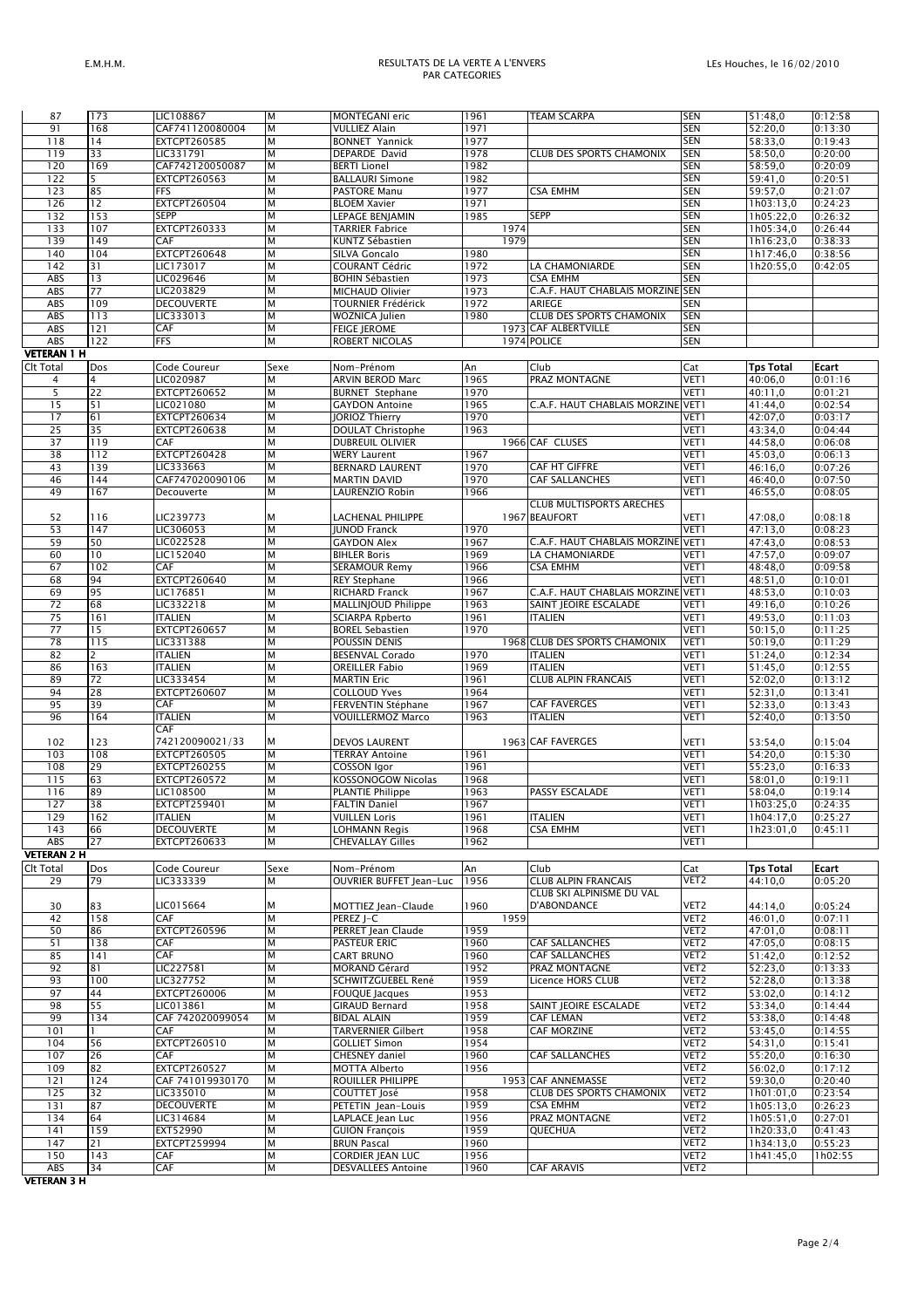## *E.M.H.M. RESULTATS DE LA VERTE A L'ENVERS PAR CATEGORIES*

| Clt Total | Dos | Code Coureur        | Sexe | Nom-Prénom                      | ΙAη  | Club                              | Cat  | <b>Tps Total</b> | Ecart   |
|-----------|-----|---------------------|------|---------------------------------|------|-----------------------------------|------|------------------|---------|
| 34        | 80  | LIC109940           |      | MOLLIERE Paul                   | 1949 | <b>IESF COURCHEVEL 1850</b>       | VET3 | 44:38.0          | 0:05:48 |
| 110       | 24  | LIC334396           |      | <b>CARPANO Marc</b>             | 1947 | <b>ICLUB DES SPORTS DE MEGEVE</b> | VET3 | 56:42.0          | 0:17:52 |
| 112       | 92  | <b>EXTCPT260655</b> |      | <b>REY Daniel</b>               | 1946 |                                   | VET3 | 57:08.0          | 0:18:18 |
| 114       | 30  | <b>CAF</b>          |      | COTTET PINEL Jean-Francois 1949 |      | <b>CAF MORZINE</b>                | VET3 | 57:56.0          | 0:19:06 |
| 128       | 200 | <b>EXTCPT260068</b> |      | <b>ROUSSET Thierry</b>          | 1947 |                                   | VET3 | 1h03:49.0        | 0:24:59 |
|           |     | <b>CAF</b>          |      |                                 |      |                                   |      |                  |         |
| 130       | 128 | 741919720002/46     |      | <b>BOUVIER MICHEL</b>           |      | 1943 CAF CHEDDE                   | VET3 | 1h04:45.0        | 0:25:55 |
| 144       | 60  | LIC003673           |      | <b>HOFMANN Daniel</b>           | 1941 | <b>ICSC CHAMONIX</b>              | VET3 | 1h25:31.0        | 0:46:41 |